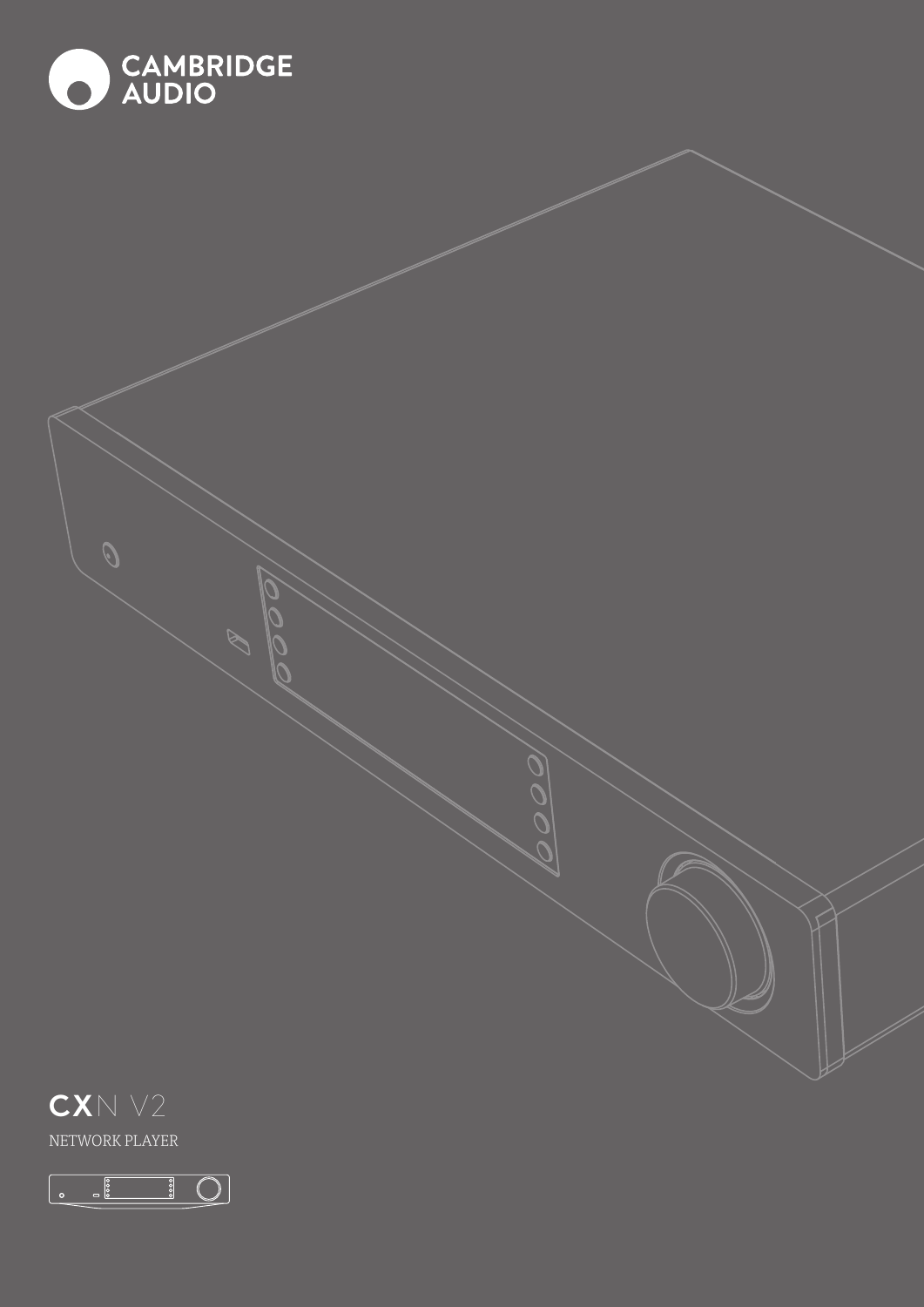# **Contents**

| <b>REAR PANEL CONNECTIONS</b> |  |
|-------------------------------|--|
| <b>FRONT PANEL CONTROLS</b>   |  |
| <b>REMOTE CONTROL</b>         |  |
| <b>GETTING CONNECTED</b>      |  |
| NETWORK CONNECTIONS           |  |
| <b>CHARACTER ENTRY</b>        |  |
| <b>OPERATING INSTRUCTIONS</b> |  |
| <b>INPUTS</b>                 |  |
| <b>SETTINGS</b>               |  |

# Support

# FAQS AND SUPPORT

Please visit https://techsupport.cambridgeaudio.com

GET IN CONTACT WITH OUR DEDICATED TECHNICAL SUPPORT TEAM:

support@cambridgeaudio.com

UK: +44 20 7551 5422

- US: +1 877 357-8204
- HK: +852 2499 6018

# Important!

The CXN v2 is largely a software based product and new features and updates will be made available from time to time. See the Upgrade Firmware section at the end of this manual for how to check for and then automatically update your unit via the internet. The process takes only a few minutes.

We would encourage you to check for any updates before using your CXN v2 for the first time and then from time to time afterwards.

Also please do check the support page for the CXN v2 at

https://techsupport.cambridgeaudio.com for details of any new features, advice on compatibility with other products and audio formats and the most recent copy of this manual.

Make sure you register your purchase.

Visit: www.cambridgeaudio.com/register

By registering, you'll be the first to know about:

- Future product releases
- Software upgrades
- News, events and exclusive offers plus competitions!

This guide is designed to make installing and using this product as easy as possible. Information in this document has been carefully checked for accuracy at the time of printing; however, Cambridge Audio's policy is one of continuous improvement, therefore design and specifications are subject to change without prior notice.

This document contains proprietary information protected by copyright. All rights are reserved. No part of this manual may be reproduced by any mechanical, electronic or other means, in any form, without prior written permission of the manufacturer. All trademarks and registered trademarks are the property of their respective owners.

© Copyright Cambridge Audio Ltd 2019.

Cambridge Audio and the Cambridge Audio logo are trademarks of Cambridge Audio.

Stream Magic is a trademark of Audio Partnership Plc and is registered in the European Community and other countries.

This product contains software licensed under version 2 of the GNU Public License and version 2.1 of the GNU Lesser Public License. The source code for this software is available from:

#### http://gpl.stream-magic.com/

This product includes technology owned by Microsoft Corporation and under a licence from Microsoft Licensing GP. Use or distribution of such technology outside of this product is prohibited without a license from Microsoft Corporation and/or Microsoft Licensing, GP as applicable.

The Spotify software is subject to third party licenses found here: www.spotify.com/connect/third-party-licenses.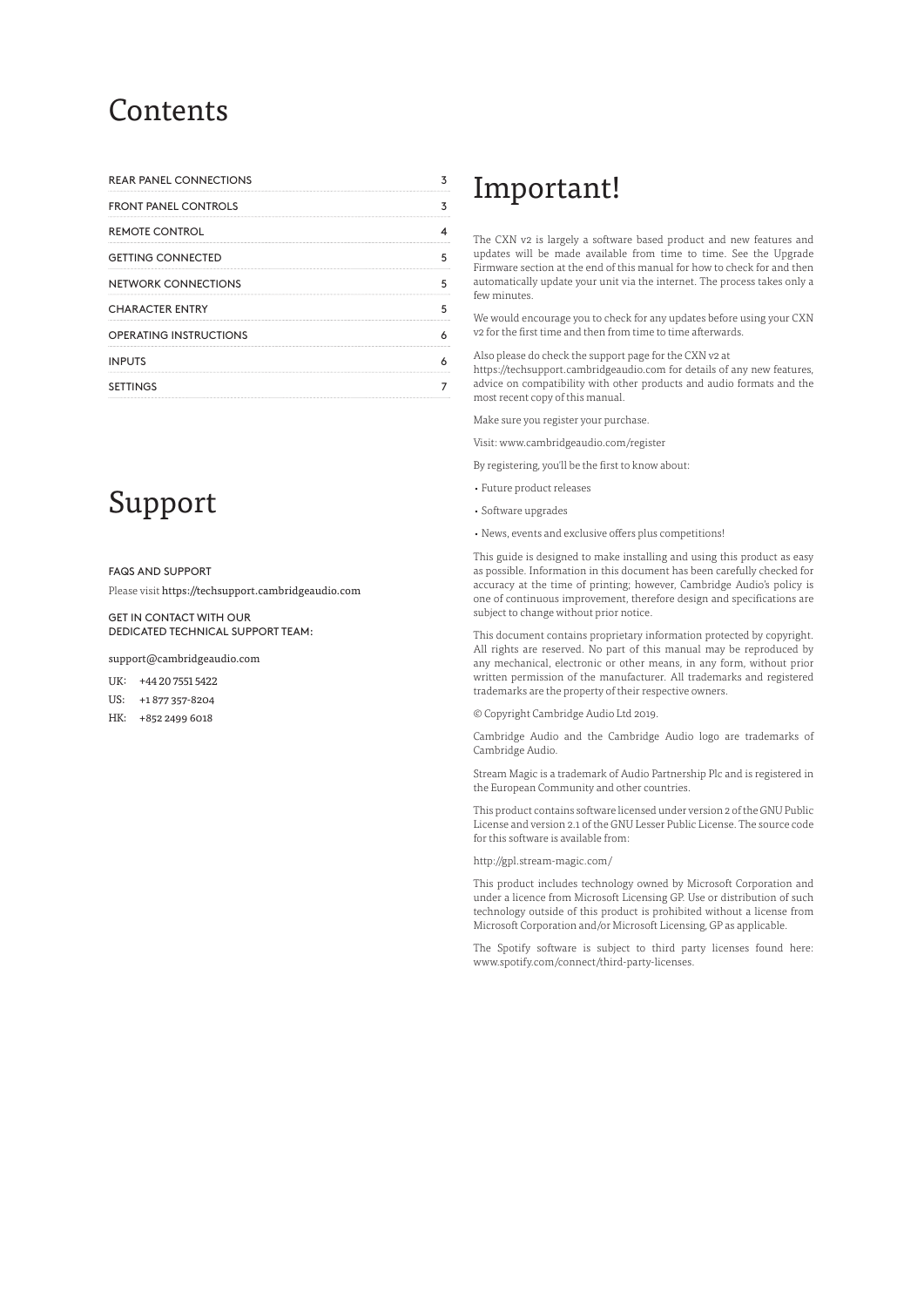# Rear panel connections



# 1. AC POWER SOCKET

# 2. USB SOCKETS

Pre-fitted Wi-Fi dongle and connection for USB HD/flashdisk or optional BT100 Bluetooth audio receiver.

The USB ports are not intended for connection to Apple mobile devices, no functionality, charging or otherwise is supported.

The Wi-fi dongle is pre-fitted. Please leave connected. Your unit will automatically default to an Ethernet connection if one is made. If you are using this CXN v2 with Wi-Fi please make sure your unit is positioned within range of your wireless router.

#### Important note:

Do not connect/disconnect the Wi-Fi dongle when the unit is on.

- 3. ETHERNET
- 4. DIGITAL INPUTS
- 5. DIGITAL OUTPUTS

# 6. USB AUDIO IN

For connecting to PC/MAC computers.

Ground lift switch

Enable 'Lift' to eradicate hum noise through the speakers.

# 7. IR (INFRA RED) EMITTER IN

# 8. CONTROL BUS

For connection to other CX series products. Features vary according to other product functionality.

### 9. BALANCED AUDIO OUTPUT

For use with XLR connections.

Note: XLR connectors should be wired as follows: Pin 1: Ground, Pin 2: Hot (in-phase) and Pin 3: Cold (phase-inverted).

#### 10. LINE OUTPUT

# Front panel controls



# 1. STANDBY/ON

# 2. USB

For use with USB audio storage. 1A maximum current consumption.

Note: This USB port is not intended for connection to Apple mobile devices.

# 3. PLAY/PAUSE

# 4. SKIP

# 5. STOP/DELETE

Press during playback to stop or delete items in various menus.

# 6. DISPLAY

Displays the status of the unit.

# 7.  $(i)$  INFO

Displays 'Now Playing' screen. Press to toggle through various screen layouts.

9. INFRARED SENSOR

### 10. RETURN

Press to return to the previous menu.

## 11. (MORE)

When playing from UPnP sources, this button displays queued tracks and options.

# 12. NAVIGATION/SELECT (ROTARY DIAL)

Rotate to scroll and navigate around the menus. Press to accept the item/ function shown on the display.

# 8. HOME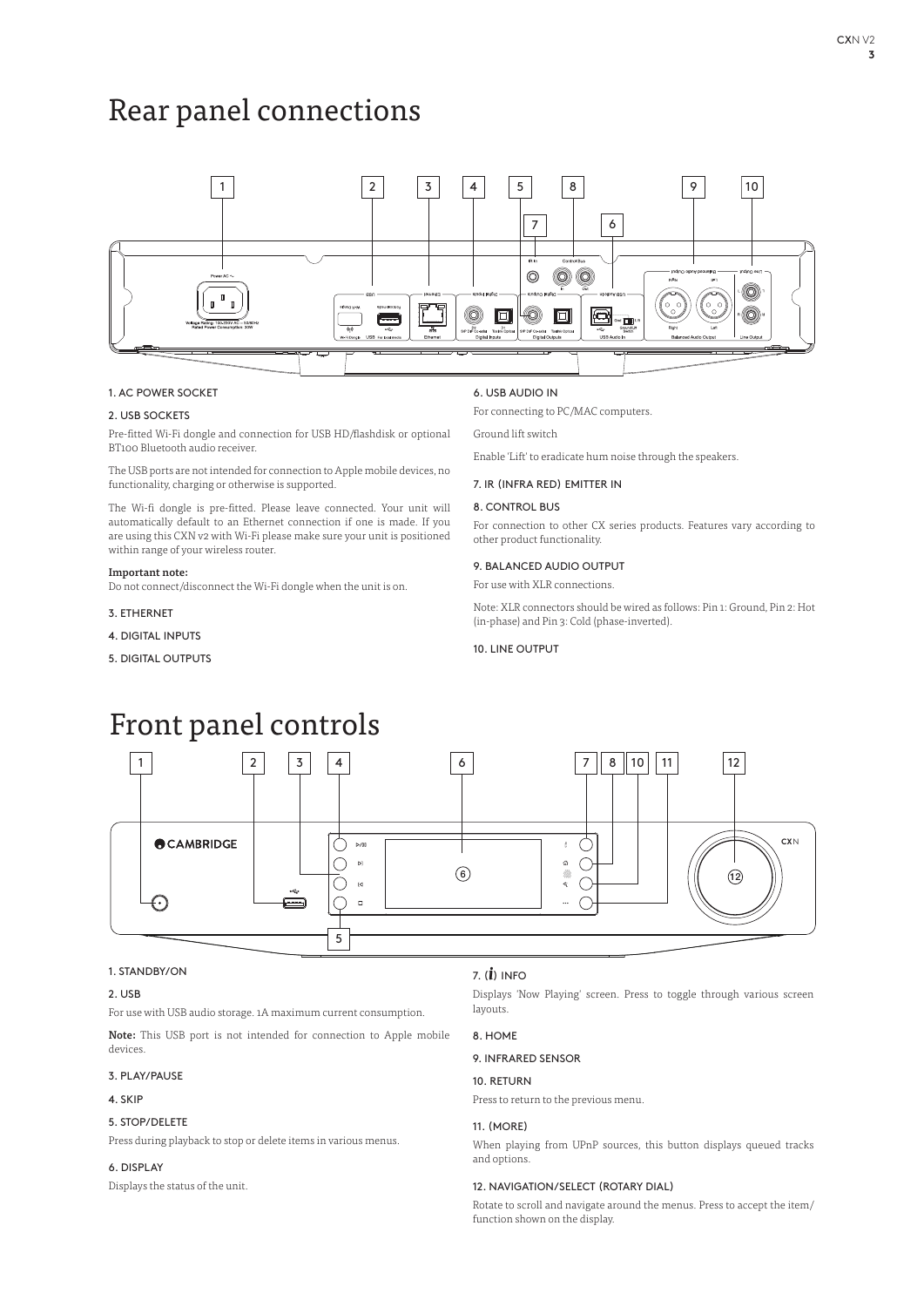# Remote control

For ultimate control of your Cambridge Audio CXN (v2) the StreamMagic app gives you fast access to device settings, media libraries and internet radio.



# Remote control

# 1. STANDBY/ON

2. DISPLAY BRIGHTNESS

# 3. MUTE

(Pre-amp mode)

# 4. (MORE)

When playing from UPnP sources, this button displays queued tracks and options.

# 5. DIGITAL INPUT

- 6. RANDOM
- 7. REPEAT

# 8. VOLUME

(Pre-amp mode)

# 9. HOME

# 10.  $(\boldsymbol{\dot{\mathit{l}}})$  INFO

Displays 'Now Playing' screen. Press to toggle through various screen layouts.

# 11. SKIP

Skips between tracks.

# 12. ENTER

13. NAVIGATION

# 14. RETURN

15. PLAY/PAUSE

# 16. PRESETS

Recalls stored 1 – 8 presets.

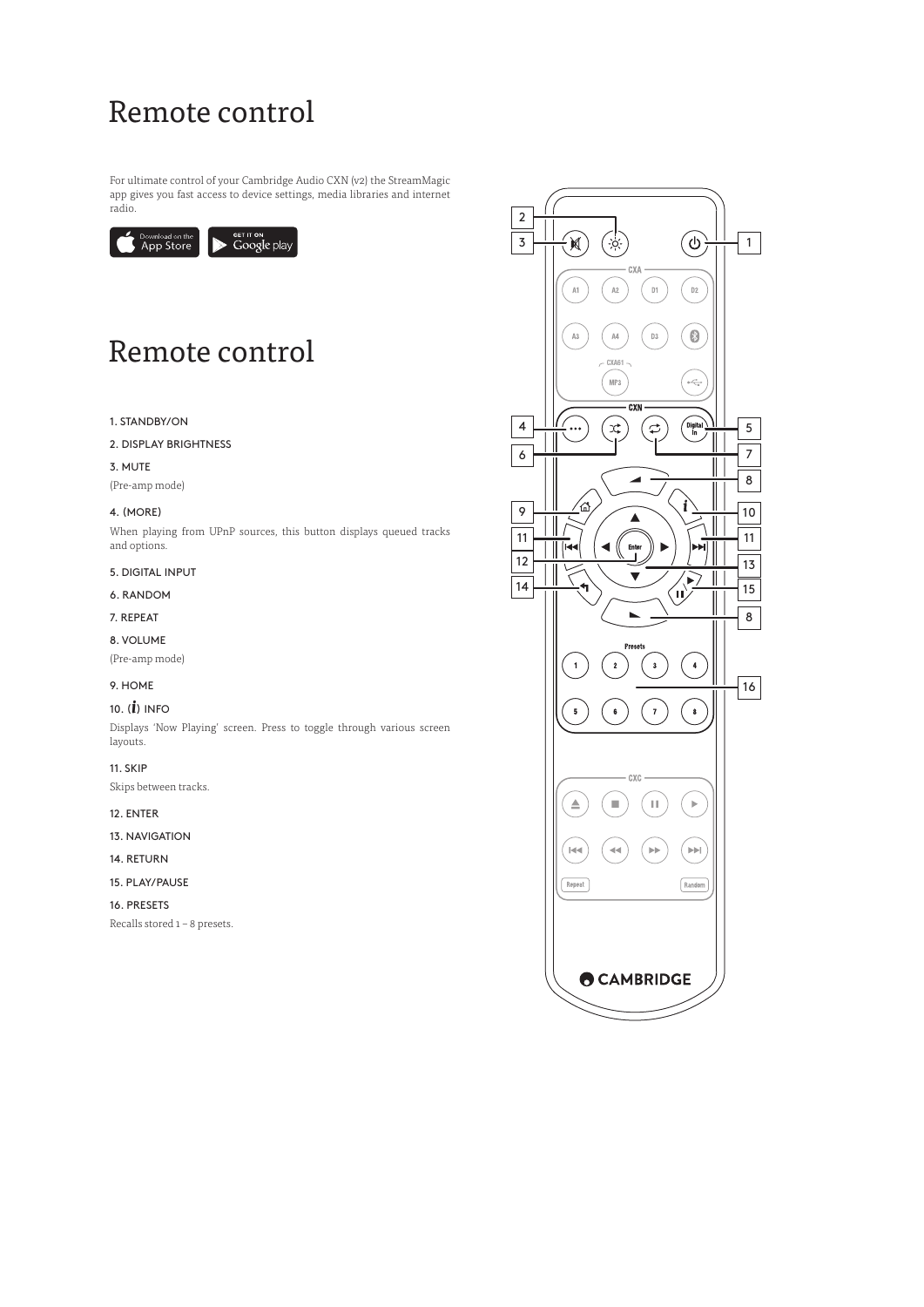# Getting connected

# BASIC AUDIO CONNECTIONS

Switch the power off before making any connections.



### CXN v2/CXA

# NETWORK CONNECTIONS

To use the UPnP media sharing feature, you will need either a wired Ethernet or Wi-Fi connection to your network

To use internet radio, Streaming Services or to receive product software updates you will also need a broadband internet connection.

Use a wired connection for seamless playback of high resolution 24-bit/176kHz and 24-bit/192kHz files.

## CONNECTING TO A WIRED NETWORK



#### Broadband Router/Modem

Connect a network cable (Category 5/5E straight through Ethernet cable) between the CXN v2 and your router.

### CONNECTING TO A WIRELESS NETWORK



Your CXN v2 will need to be in range of your wireless router.

# Important note: Do not plug/unplug the wireless dongle when the unit is on.

On an iOS device go to Wi-Fi settings and select 'CXN v2'.

Alternatively, connect the CXN v2 directly to the Wi-Fi network: Select your Wi-Fi network and then enter your password.

Note: Wi-Fi network passwords are sometimes case sensitive.

For further information on CXN v2 network settings please see the "Settings >> Network" section later in this manual.

# Character entry

This is typically for:

- Wi-Fi network password.
- Searching for radio stations and content on UPnP servers.
- Customising the CXN v2's "friendly" name and digital input names.



To enter text:

- 1. Use the front panel rotary encoder to scroll through each symbol.
- 2. Using the IR remote control, you can navigate horizontally and vertically.
- 3. Press Enter on the front panel or IR remote to select the highlighted character.
- deletes the last character selected (equivalent to the **button** on the front panel or IR remote control).
- **x** cancels the text entry process.
- submits the entered text.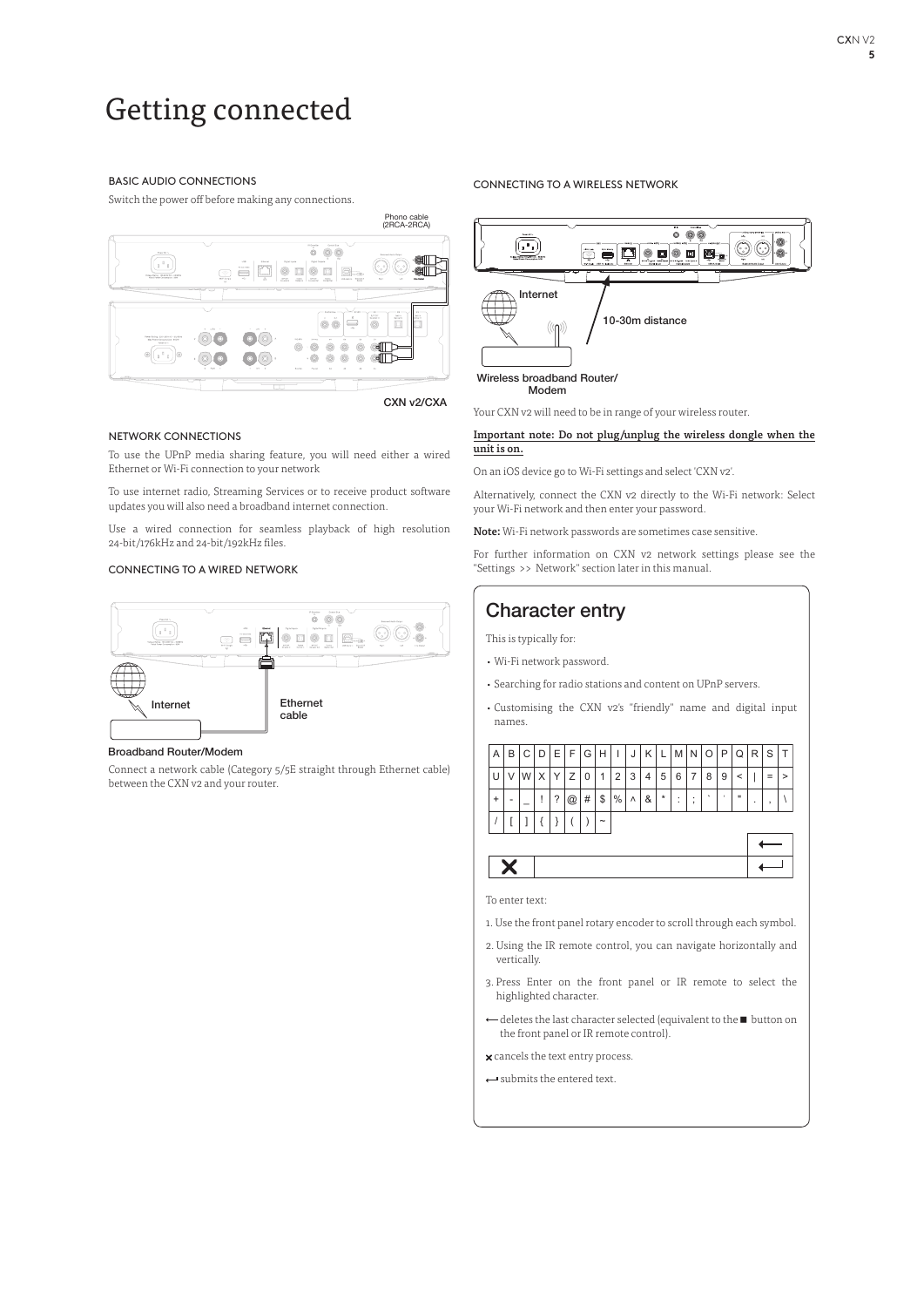# Operating instructions

## MUSIC LIBRARY

The Music Library menu item lists all found UPnP servers and USB media devices.

There are many suitable UPnP server software packages available for PC and Mac. Stand-alone servers and Network Attached Storage (NAS) devices with built in UPnP server capabilities are also available. Please see the setup guides on our website at: www.cambridgeaudio.com/networksetup

Note: When using a UPnP server to share your media, the menu structure, search and selection criteria are determined by that server, not the CXN v2.

The CXN v2 does not scan entire USB storage devices to build an artist/ track database. It is therefore recommended that audio files are stored in a structured way by artist and album to facilitate locating tracks.

### PLAYING TRACKS AND ADDING TO THE QUEUE

# ADD INDIVIDUAL TRACKS

Selecting an individual track will show the following menu:

- PLAY NOW
- PLAY NEXT
- ADD TO QUEUE Add the track to the end of the queue.
- REPLACE OUEUE Remove all queue items and replace with the new track.

#### VIEWING THE QUEUE

To view the queue at any time press the '•••' (more) button.

You can jump playback to any point in the queue by navigating up/down the list and pressing Enter.

#### EDITING THE QUEUE

Tracks can be removed from the queue by highlighting them with the navigator and pressing the Stop button.

To clear an entire queue, navigate to the bottom of the queue to highlight [Clear Queue] and press Enter.

Note: Switching the CXN v2 into Eco mdoe standby will delete the queue.

# THE 'NOW PLAYING' SCREEN

Pressing the 'i' button will cycle through:

- Combination of track/stream info plus album/station art.
- Just album/station art.
- Just track/stream info.

Album art and radio station logos may also be displayed if available. For USB Media the album art needs to be in the same folder as the track.

#### ALBUM ART FILE FORMAT

Album art images are supported in .png and .jpg file formats only.

Images can have any name, but images named Folder.png or Folder.jpg take precedence.

Images embedded into tracks are not supported.

#### PLAYLISTS

The CXN v2 supports various playlist formats:

- ASX (Microsoft® playlist format)
- $\cdot$  M<sub>2</sub>U
- $\cdot$  PLS

For permanent storage of favourite media selections it is recommended to use suitable software to create playlists. These can then be accessed by the CXN v2 from USB storage devices or UPnP servers that support playlist serving.

It is not currently possible to save the queue created on the CXN v2 as a playlist.

# INPUTS

# USB AUDIO

The CXN v2 USB Audio input is intended to connect directly to a PC or Mac computer.

The default CXN v2 configuration is USB Audio profile 1.0 which works with nearly all common operating systems and computer types without needing additional drivers. In this configuration sample rates from 16-bit/44.1kHz to 24-bit/96kHz are supported.

For more details on USB Audio, see our online guides at: www.cambridgeaudio.com/USB-audio.

#### D1-D2

The two digital inputs are capable of receiving stereo PCM audio with sample rates up to 24-bit/192kHz.

# **BLUETOOTH**

The optional Cambridge Audio BT100 Bluetooth dongle can be connected into any available USB socket.

## SPOTIFY CONNECT

Spotify lets you listen to millions of songs – the artists you love, the latest hits and discoveries just for you. If you are a Spotify Premium user, you can control your CXN v2 using the Spotify app.

- 1. Connect your CXN v2 to the same Wi-Fi network as your phone or tablet running the Spotify app.
- 2. Open the Spotify app, and play any song.
- 3. Tap the song image in the bottom left of the screen.
- 4. Tap the Connect icon  $\bigcirc$ .
- 5. Pick your CXN v2 from the list.

For information on how to set up and use Spotify Connect please visit www.spotify.com/connect.

The Spotify Software is subject to third party licenses found here: www.spotify.com/connect/third-party-licenses.

### HOW TO USE AIRPLAY

- 1. Connect your CXN v2 to your network.
- 2. Open the app that you want to AirPlay from.
- 3. Tap  $\otimes$  or  $\Box$
- 4. Select CXN v2 as your AirPlay device.

#### FROM CONTROL CENTER

To switch the audio on your device from Control Center: Swipe up from the bottom edge of any screen on your device to open Control Center.

Touch and hold  $\blacksquare$  in the upper-right corner, then select your CXN v2.

### HOW TO USE CHROMECAST BUILT-IN

CXN v2 comes with Chromecast built-in. It lets you stream your favorite music from your phone, tablet or laptop to your speaker.\*

\*Works with compatible iPhone®, iPad®, Android phone and tablet, Mac® and Windows® laptop, and Chromebook devices.

#### Your phone is your remote

By using your phone, there's nothing new to learn — stream your apps, your playlists, your favorite artists — without new log-ins or downloads. It's simple to browse, queue, and control from anywhere in the home.

### Tap the Cast button

Simply tap the Cast button from your own mobile device to start streaming music to your speaker. Search, play, pause, and more right from your phone.\*

\*Device should be on the same Wi-Fi network.

100+ Chromecast enabled apps

Choose from millions of songs from popular music services like Google Play Music, Spotify, Deezer, TuneIn and 100+ more. Discover more apps at... google.com/cast/apps

Set up your speaker on your phone or tablet google.com/cast/setup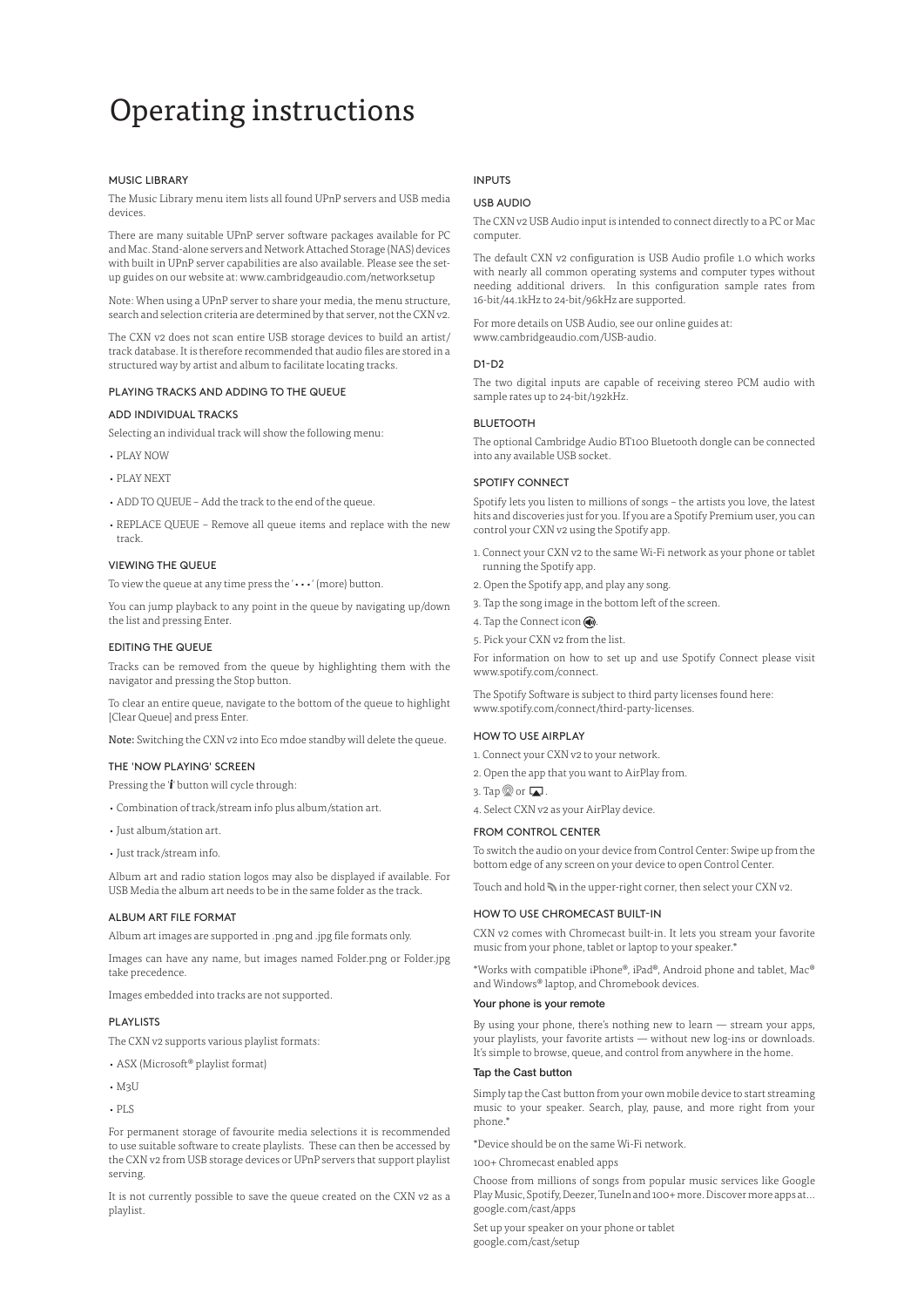# Settings

# NETWORK

Set-up Wi-Fi: Initiates Wi-Fi setup.

Enter network name: For manual entry of the network name.

Current config: Displays current network settings.

Edit config:

• Auto (DHCP).

YES (recommended).

NO – settings are manually entered.

If 'NO' is selected, you will need to enter (using the navigator and select buttons) the CXN v2's IP address, Network mask, Gateway address and DNS server(s).

# Wi-Fi strength

Signal warning: On-screen warning of low Wi-Fi signal strength.

Wi-Fi region: Select the region that closest matches your location.

Wired/Wi-Fi:

- Auto (default).
- Wired only.
- Wi-Fi only.

### FIRMWARE

• Check for updates and display version number.

# DISPLAY BRIGHTNESS

# DEVICE NAME

Rename the CXN v2.

# AUDIO

- Digital pre-amp mode.
	- On enables volume control.
	- Off fixed output.

Balance – only available if Digital Pre-amp Mode = On.

• USB audio class.

1.0 – for greatest compatibility with computers.

 2.0 – allows high sample rate audio (up to 24-bit/192kHz sample rate). You may need to download and install the Cambridge Audio USB Audio class 2.0 driver.

For further information on USB Audio: www.cambridgeaudio.com/USBaudio.

# REMOTE CONTROL

Used when there is a clash with other products.

- CXN v2 Series handset (24) (default).
- CXN v2 Series handset (28) alternate set IR remote control commands.
- No IR control disables the CXN v2 from responding to IR remote control commands.

To use the alternate set IR remote control commands, both the CXN v2 and the CXN v2 IR remote control handset must be reconfigured:

- CXN v2 select CXN v2 Series handset (28) in the above menu.
- Remote control perform the following steps:

Remove the batteries from the CXN v2 IR remote control.

Press and hold the 'Power' button while reinserting the batteries.

Note: To restore the default CXN v2 IR remote control command set, remove and reinstall the batteries without pressing any buttons.

# LANGUAGE

# STANDBY MODE

- Network Standby network connections remain active and the StreamMagic app can turn on the CXN v2.
- ECO mode all audio, network and control circuits are shut down.

# AUTOMATIC POWER-DOWN

Sets the time before entering Standby Mode after inactivity.

# EDIT INPUT NAMES

Allows you to customise the names of the digital inputs; USB Audio and D1 – D2.

# FACTORY RESET

Restores the CXN v2 to the default factory shipping state.

Note: Factory reset will delete all Wi-Fi networks and keys from memory..